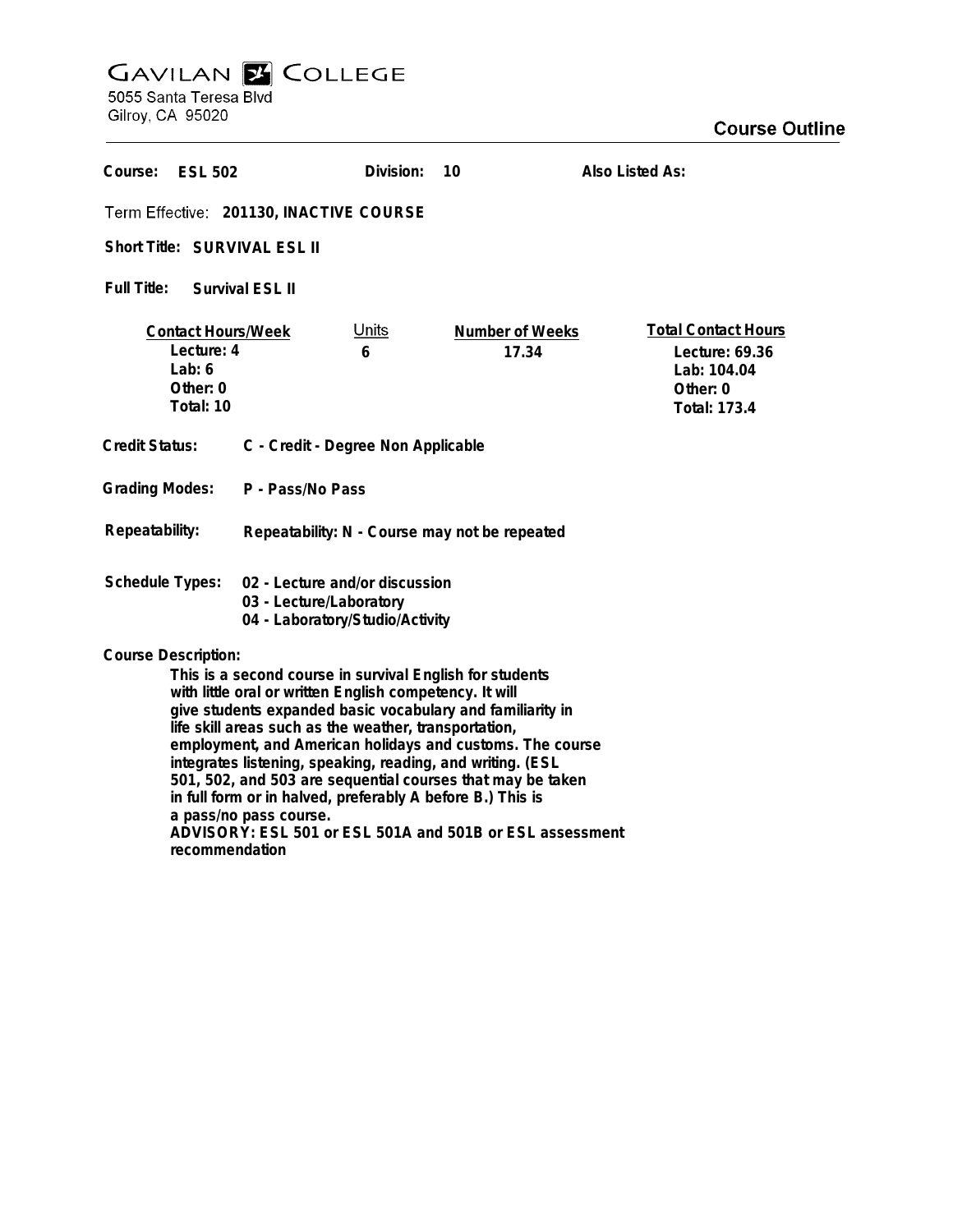**ARTICULATION and CERTIFICATE INFORMATION Associate Degree: CSU GE: IGETC: CSU TRANSFER: Not Transferable UC TRANSFER: Not Transferable PREREQUISITES: COREQUISITES: STUDENT LEARNING OUTCOMES: 1. Use thematic vocabulary and basic grammatical structures studied to communicate in English during classroom activities. ILO: 1, 2, 4 Measure: small/large group discussion, pair activities, oral interviews 2. Ask and answer simple questions about issues that affect their daily lives (personal information review, classroom vocabulary, weather, seasons, restaurants, housing, shopping for clothes, transportation, directions, banking, money, employment, civics, U.S. geography, U.S. holidays, healthy lifestyles, library services, reading materials). ILO: 1, 2, 4,6 Measure: small/large group discussion, pair activities, oral interviews 3. Write simple sentences using thematic vocabulary to express likes, dislikes, personal experiences, etc. ILO: 1, 2, 4 Measure: textbook assignments, written work, homework, tests, 4. Read short, easy paragraphs about a variety of themes important to their daily lives. ILO: 1, 2, 4 Measure: textbook assignments, homework, tests, 5. Apply thematic vocabulary and basic grammatical structures in real world situations ILO: 1, 2, 4, 6 Measure: self-evaluation 6. Demonstrate class and study skills necessary for success in next level ILO: 1, 2, 4 Measure: homework, class participation, tests TOPICS AND SCOPE: Inactive Course: 09/27/2010 Note: See Performance Objectives, Out-Class Assignments, and Language Skills listed above. WEEK HOURS CONTENT: 1-2 20 Introductory Information: the student will begin by reviewing the use of basic greetings, introductions, and personal data (name, gender, age, marital status, addressm phone number, etc.) as well as of classroom vocabulary. Then the basic vocabulary and structures common to the areas of study in ESL 501 will be**

**reviewed: the family, housing, time, clothes/shopping,**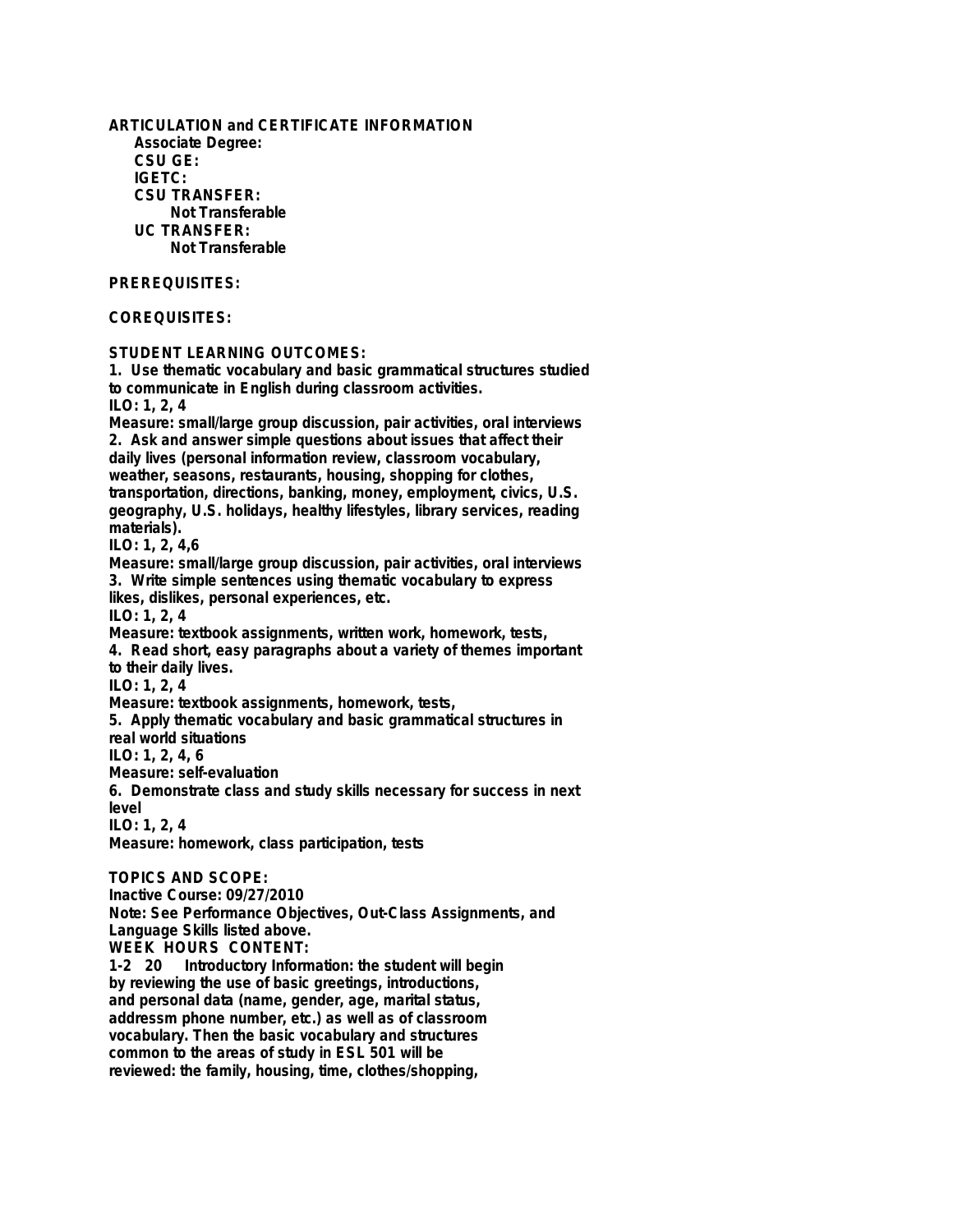**food, telephone/emergencies, the body/health, hobbies/ activities, the post office, and jobs/occupations.**

**3 10 Weather/Seasons: The student will learn vocabulary related to the topic of the weather and the seasons, ask about and describe the day's weather, and compare the weather of the four seasons. The student will be able to describe clothing for the weather; choose favorite season and talk about activities, holidays, and events common in that season; and compare local weather, seasons, and holidays with those from other countries. Communication will focus on being able to discuss the weather and seasons.**

**4 10 Restaurants: The student will learn vocabulary related to the topic of restaurants and ordering food in a restaurant. The student will be able to read fast food and other restaurant menus; give and take food orders; identify the duties of restaurant workers (host/hostess, cashier, cook, dishwasher, bus person, waiter/waitress, manager); role-play a restaurant scene, and compute appropriate tip. Communication will focus on being able to go to a restaurant and order food and service. 5-6 20 Housing: The student will learn vocabulary related to the topic of housing. The student will be able to describe in detail the interior and exterior of a house (rooms, furniture, appliances, outdoor structures, etc.); use the telephone to report housing/problems to the manager; take telephone messages; read classified ads and call to inquire about renting, leasing, or buying; and fill out a simple rental agreement. Communication will focus on being able to discuss all aspects of housing in different contexts.**

**7 10 Shopping: The student will learn vocabulary related to the topic of shopping. The student will be able to compare clothing styles, sizes, and prices as well as buy, make exchanges, and get refunds for products. Communication will focus on being able to ask and answer questions about shopping in general.**

**8 10 Transportation: The student will learn vocabulary related to the topic of transportation. The student will be able to give and follow directions, read basic road maps, read simple road signs, use appropriate vocabulary to describe various modes of tranportation (ride my bike, take the bus, etc.), read bus schedules, and make bus, train, and plane reservations. Communication will focus on being able to ask and answer questions about transportation.**

**9 10 Bank/Money: The student will learn vocabulary related to the topic of using the bank and money. The student will be able to buy something and count out correct change, write checks and money orders, open and close a checking and savings account, and make deposits and withdrawals. Communication will focus on being able to use banking services and talk about money. 10-11 Employment: The student will learn vocabulary related** 

**to the topic of employment. The student will be able to**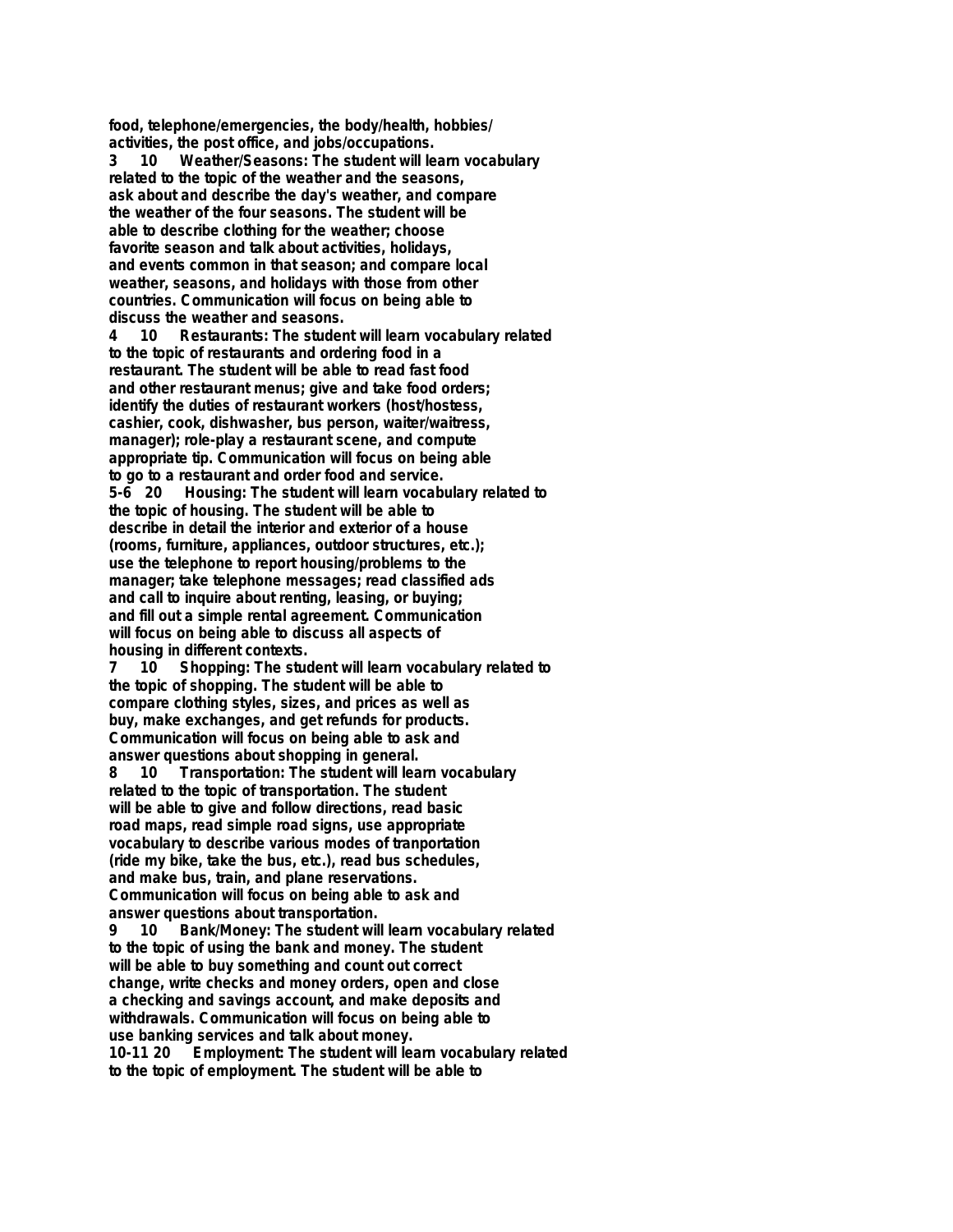**name occupations and identify the duties and skills associated with those occupations, describe his/her own job and ask others about their jobs, read a simplified job ad and call to inquire about it, fill out a simple job application, write a very basic resume, and role play a very simple job interview. Communication will focus on being able to inform and ask about employment.**

**12-13 20 Civics/Geography: The student will learn vocabulary related to the basic structure of government in different countries and where other countries are. The student will be able to identify and talk about other student's native countries, states, and cities; locate U.S. states and major cities on a map; describe the U.S. flag and what it represents; have a basic understanding of U.S. government including the constitution and branches of government; learn about famous American presidents and leaders; and be familiar with the basic resources and procedures required to obtain a green card and/or become a U.S. citizen. Communication will focus on being able to discuss government and the basic structure of the U.S. government.**

**14 10 Holidays: The student will learn vocabulary related to American holidays and customs. The student will become acquainted with American holidays and customs including: Fourth of July, Halloween, Thanksgiving, Christmas, New Year's Day, Martin Luther King Jr. Day, President's Day, Valentines Day, St. Patrick's Day, Easter, etc. The holidays may be studied individually at the appropriate times during the semester. Communication will focus on being able to discuss a variety of American holidays and customs.**

**15 10 Healthy Living: The student will learn vocabulary related to healthy living and different lifestyles. The student will be able to recognize the characteristics of a healthy lifestyle, including: proper nutrition, exercise, stress reduction, avoidance of harmful substances, etc., as well as be aware of community resources. Communication will focus on being able to discuss lifestyle and appropriate community resources. 16 10 Library/Reading: The student will learn vocabulary related to libraries and reading materials. The student will plan a trip to the local library and learn how to obtain a library card, choose appropriate ESL/ juvenile books, and read, write, and discuss the material read. Communication will focus on being able to use local library services and choose appropriate**

materials.<br>17 10 **17 10 Review: The student will review common vocabulary and structures common to important areas of daily life learned in the semester to connect areas to one another and raise self-awareness of ability to communicate**

more spontaneously in these different areas.<br>18 2 Final Exam

**1** Final Exam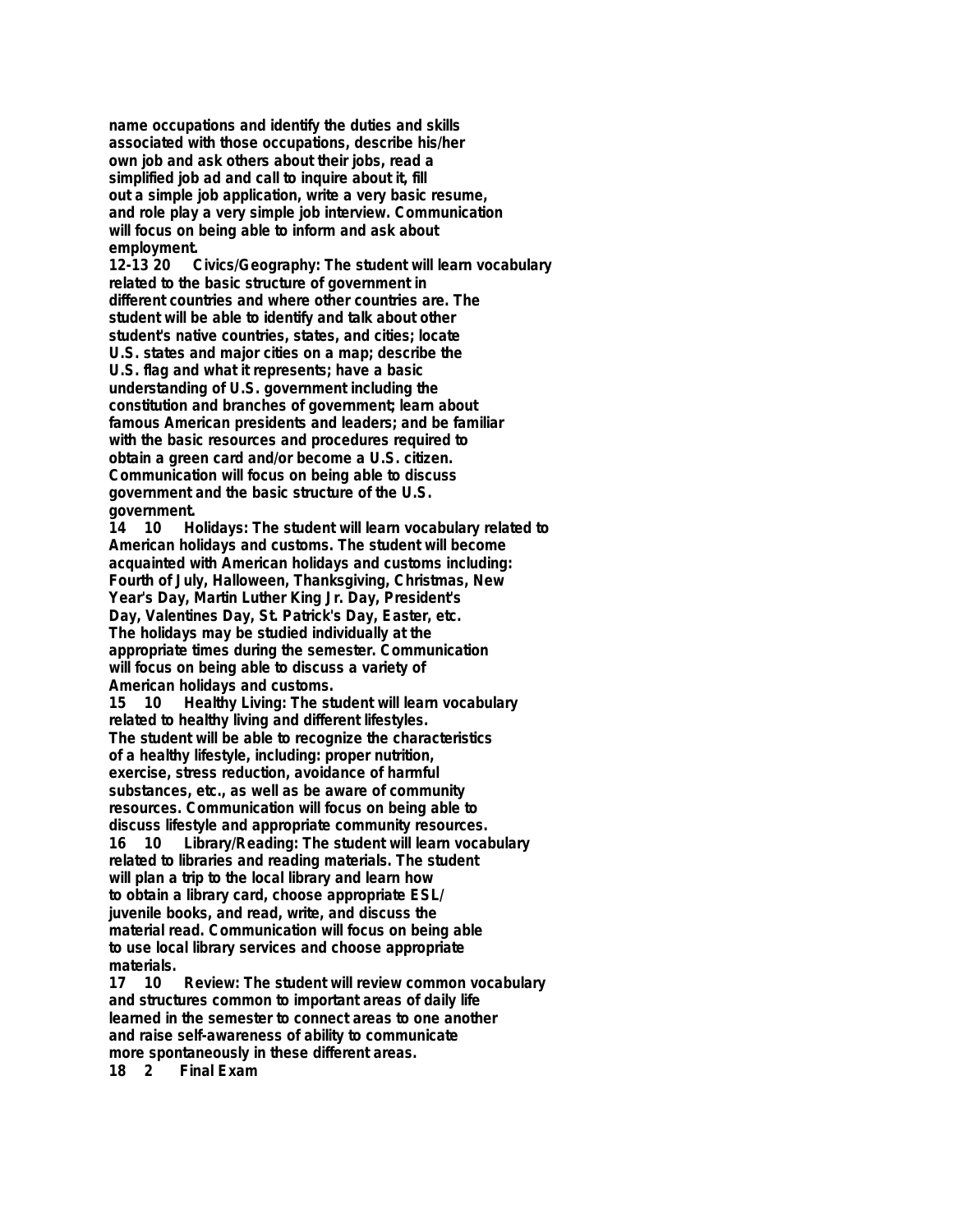**See Course Objectives Section.**

## **METHODS OF INSTRUCTION:**

**Students are taught the English language through a variety of activities that include: conversations, role playing, dialogs, reading, writing practice, and dictation. All activities are based on thematic topics of immediate use for beginning-level students who need to get basic communicative competence in English. A few suggested methods are TPR (Total Physical Response), the Natural Approach, the Communicative Approach, Cooperative Learning, and Experiential Learning. METHODS OF EVALUATION: The types of writing assignments required: Written homework The problem-solving assignments required: Homework problems Quizzes Exams Other: Oral evaluations The types of skill demonstrations required: Class performance Other: Conversation groups, language lab (computers/tape) The types of objective examinations used in the course: Matching items Completion Other category: Dictation, writing practice, class participation The basis for assigning students grades in the course: Writing assignments: Problem-solving demonstrations: 40% - 50%** د<br>10% - 15% <sub>-</sub> 15%<br>15% - 15% **Objective examinations: 15% - 20% Other methods of evaluation: REPRESENTATIVE TEXTBOOKS: Brown, New vistas Level I, Longman, 1999**

## **Maurer/Schoenberg, True Colors Level I, Longman, 1997 Burton/Maharg, Going Places II, Prentice Hall Regents, 1998 Molinsky/Bliss, Word by Word Basic Picture Dictionary, Prentice Hall Regents, 1995 Shapiro/Adelson-Goldstein, The Oxford Picture Dictionary, Oxford University Press, 2000 Weinstein/Huizenga, Collaborations Beginning II, Heinle and Heinle, 2000 Foley/Neblett, Grammar in Action Book I, Heinle and Heinle, 2000 Savage, Crossroads Cafe, Heinle and Heinle, 1996 Reading level of text: Nonnative speaker beginning level. Other Materials Required to be Purchased by the Student: None.**

**SUPPLEMENTAL DATA: Basic Skills: B Classification: B Noncredit Category: Y Cooperative Education: Program Status: 2 Stand-alone**